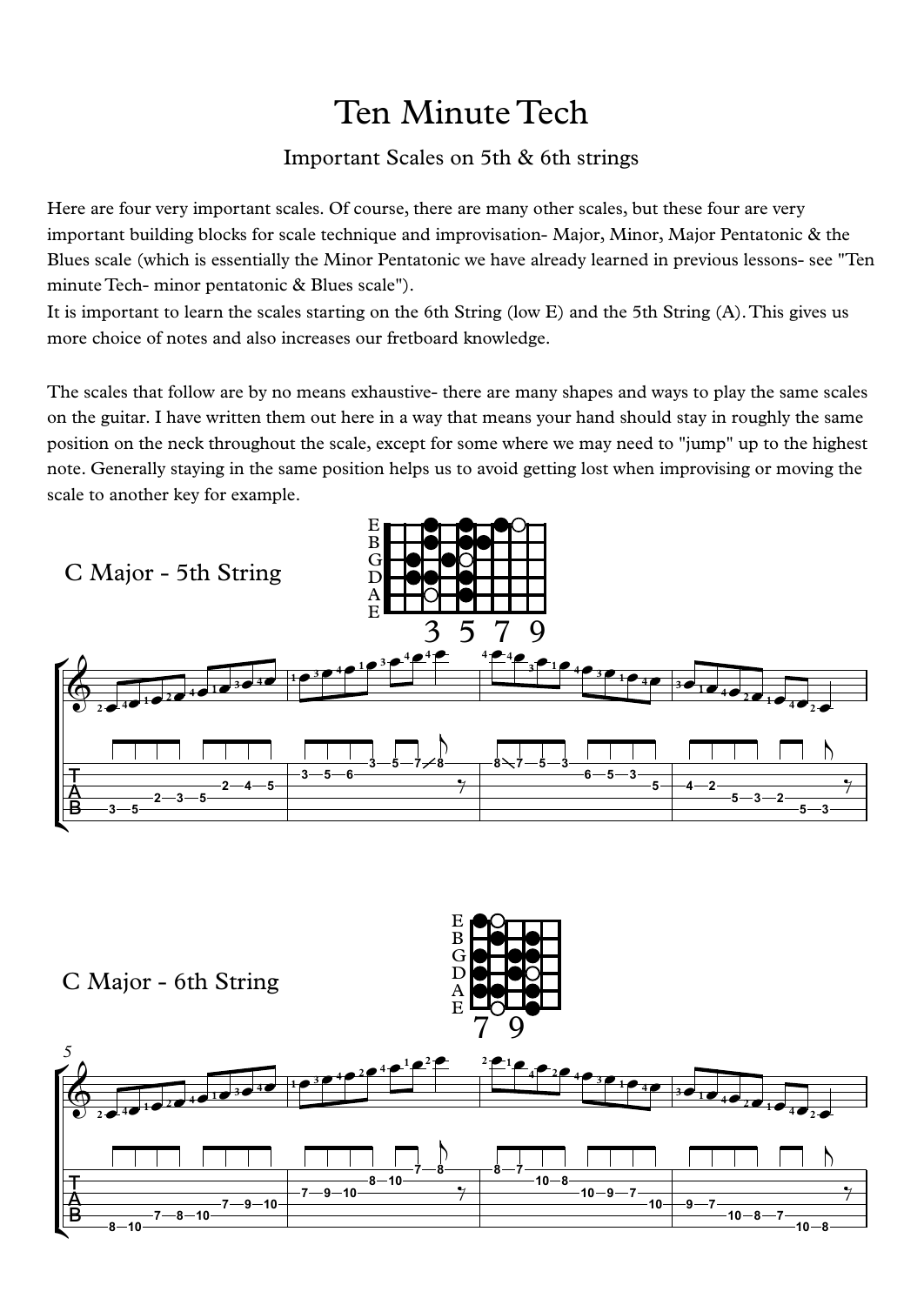

A Special note-

As I mentioned- each scale can be played in different shapes and positions- There are many ways to skin a cat! The pupil who seeks to master the guitar should

seek out other shapes and ways of doing the same thing and through practice and experience they will realise which shapes suit them the best.

One of the most famous and influential guitarists of all time only had two working fingers on his left hand! So he certainly didn't play things the same way as other players.

Check out the solos on Django Reinhardt's song "Minor Swing" (or any of his other songs for that matter)- you won't believe he is only using two fingers!

The recommeded fingers for these scales are written beside the actual notes of the scale (above the tab).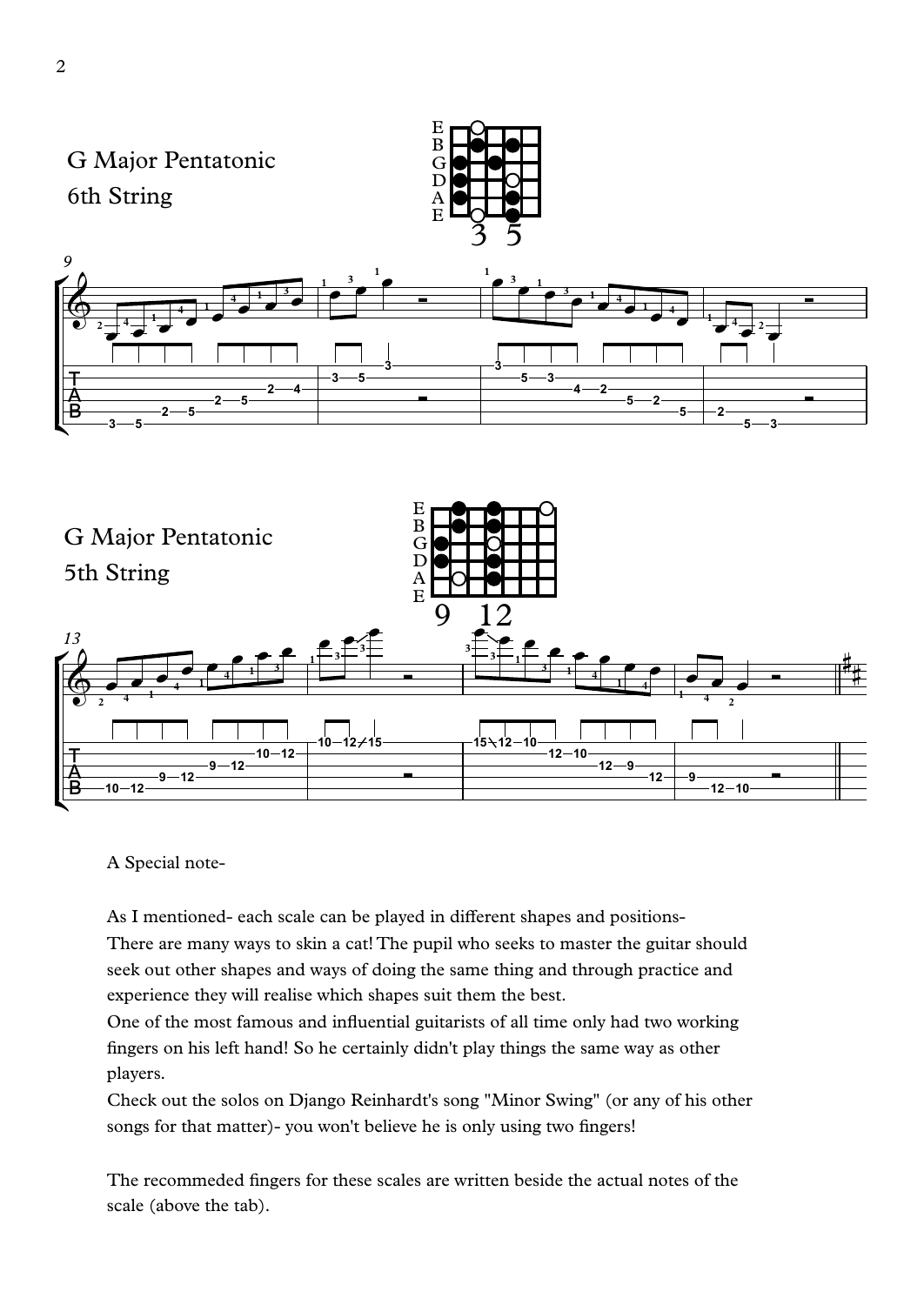



 $\overline{B}$   $-2$   $-4$   $-5$   $-2$ 

 $\mathbf{E}$  igith

 $\overline{\mathbf{b}}$ 

 $\frac{1}{2}$ 

 $\frac{1}{\gamma}$ 

 $\overline{5 - 4 - 2}$